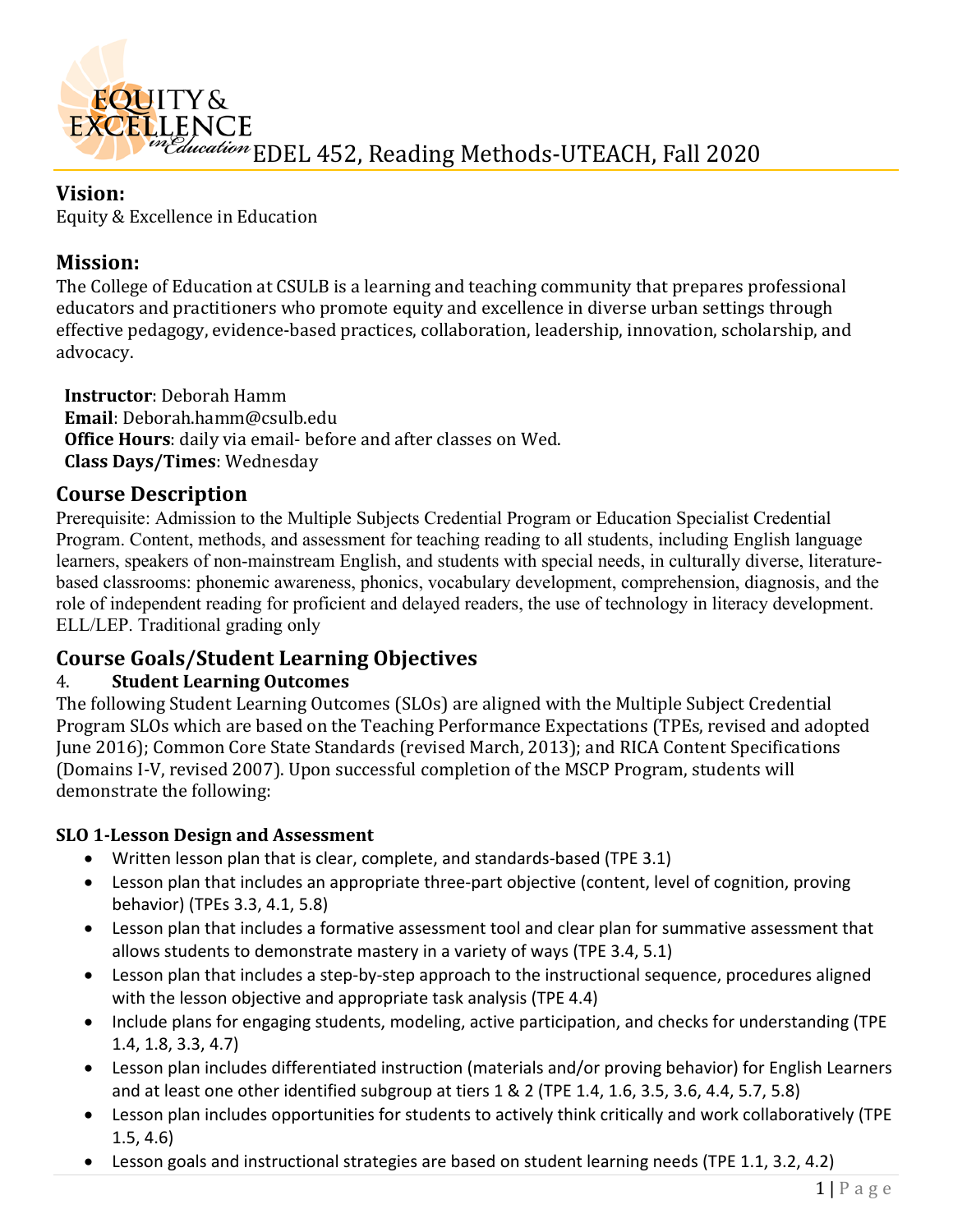• Lesson plan incorporates appropriate and available technology (TPE 3.7, 3.8, 4.7, 4.8)

### **SLO 2-Lesson Implementation and Assessment**

- Lesson is taught in alignment with specified standards (TPE 4.3)
- Objective/Learning Target is clearly communicated to all students (TPE 3.1, 3.2, 4.4)
- Materials are prepared and utilized effectively (TPE 4.3)
- Appropriate pacing is used to teach the lesson and monitor for student learning (TPE 1.5, 4.3, 4.4, 4.7)
- A variety of questioning and active participation (overt and covert) strategies are used throughout the lesson (TPE 4.3)
- The results of active participation strategies are used to make adjustments to the instruction (TPE 1.8, 5.1, 5.2)
- Students are engaged in self-assessment (TPE 4.5, 5.3)
- Uses appropriate wait time during questioning (1.5, 1.6)
- Effectively implements appropriate and available technology (TPE 3.7, 3.8, 4.7, 4.8, 5.3)

#### **SLO 3-Classroom Management and Environment**

- Teaches, reteaches, or reinforces rules, procedures, and routines (TPE 2.1, 2.2, 2.6)
- Applies appropriate reinforcement techniques throughout the lesson (structure, approximation, extinction, consequences) (TPE 2.3, 2.5)
- Effectively implements proactive and positive classroom management techniques (TPE 2.1, 2.3, 2.5, 2.6)
- Implements appropriate strategies to maintain student motivation (TPE 1.3, 2.3, 2.5, 2.6)

### **SLO 4-Professionalism**

- Arrives on-time and prepared to engage in instruction (TPE 6.8)
- Conducts regular reflection on performance (TPE 6.1)
- Establishes professional learning goals (TPE 6.3)
- Learns to communicate effectively and collaborate with all stakeholders (other teachers, administrators, support staff, parents, community members) (TPE 6.4)
- Models ethical conduct of teaching professionals, including use of technology and digital media (TPE 6.5, 6.6)
- Learns how to engage with parents (TPE 1.2, 2.6, 5.5, 6.4) activity: how to show parents how to do a read-aloud

### **Outline of Subject Matter**

- I. Foundations for Teaching Reading (SLO 1)
	- A. historic issues in reading instruction
	- B. current issues in reading instruction
	- C. theoretical perspectives of teaching reading
	- D. teaching all children to read, including English language learners, speakers of non-mainstream English, and students with special needs
	- E. lesson design
- II . Structure of the English Language (SLOs 1 & 2; RICA Domain 2)
	- A. overview of language structure
		- 1. sound-symbol relationships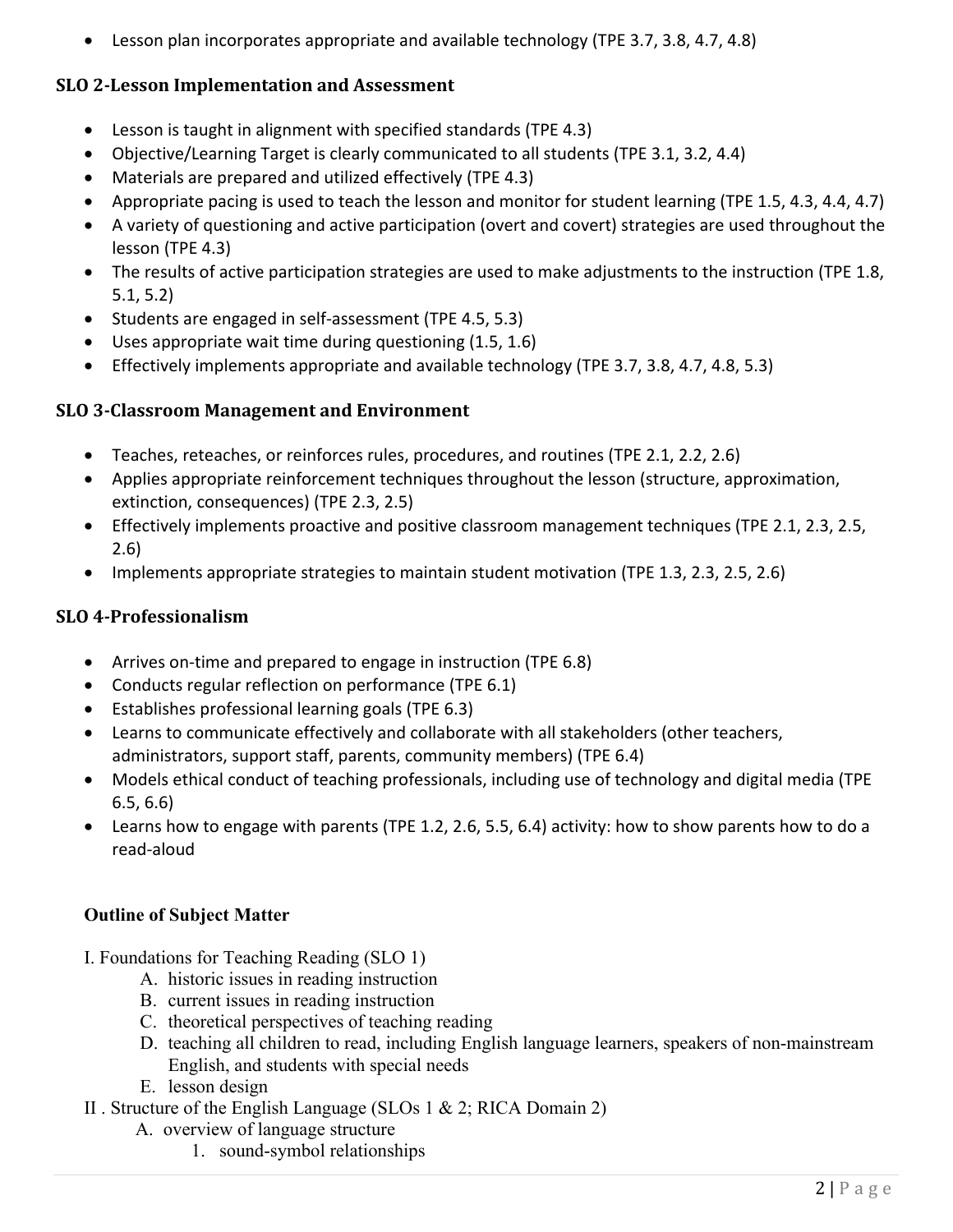- 2. phonology
- 3. morphology
- 4. semantics
- 5. syntax
- B. relationship between language structure and early reading development.
- C. differences in reading and language development among varied linguistic groups (e.g. Spanish and English).

D. implications of language knowledge for developing phonemic awareness and teaching phonics. III. Comprehensive Reading Instruction (SLOs 1, 2 & 3; CCSS Reading Standards for Literature K–5,

Informational Text K–5, & Foundational Skills K–5; RICA Domains 2, 3, 4, & 5)

- A. comprehensive reading instruction for all students, including English learners and special education students in
	- 1. foundational skills (print concepts, phonological awareness, phonics and word recognition, and fluency) alphabet knowledge and alphabetic principle
	- 2. instructional approaches to teaching foundational skills
	- 3. instructional approaches to teaching vocabulary and academic language
	- 4. instructional approaches to teaching text structures of literature and informational text, and technology resources with varied levels of text complexity
	- 5. instructional approaches to teaching comprehension of literature and informational texts, and technology resources with varied levels of text complexity
	- 6. instructional approaches to teaching reading across content areas
- IV. Assessment, Diagnosis, & Evaluation of Reading Strengths & Needs (SLOs 2; RICA Dom. 1, 2, 3, 4, & 5)
	- A. Designing a comprehensive assessment plan for a case study student
		- 1. reading interests and concepts about reading
		- 2. foundational skills (print concepts, phonological awareness, phonics and word recognition, and fluency)
		- 3. comprehension of literature and informational text
	- B. conducting assessment and analyzing assessment data
	- C. plan appropriate instruction based on identified reading needs
	- D. writing a case study report that includes background information about the case study student, reading strengths and needs, and targeted instruction to address the needs (i.e., instructional materials, instructional strategies, and ways to monitor student progress)

V. Instructional Materials for Teaching Children and Adolescents to Read (SLO s 1&2)

- A. becoming knowledgeable of various genres of children's literature and informational text (including international literature) and different types of texts (e.g., print, non-print) and role that literature and informational text (including technology resources) play in reading instruction
- B. selecting and evaluating instructional reading materials (literature, informational texts, and technology resources)
- C. teaching with a wide range of instructional materials
	- 1. aligning instructional materials with state standards (and district standards if available)
	- 2. adapting instructional materials for students' diverse needs, including English learners' language levels, and special education students' needs.
	- 3. teaching with currently-adopted commercial reading programs in a comprehensive reading program
	- 4. teaching with literature and informational texts, and technology resources for all learners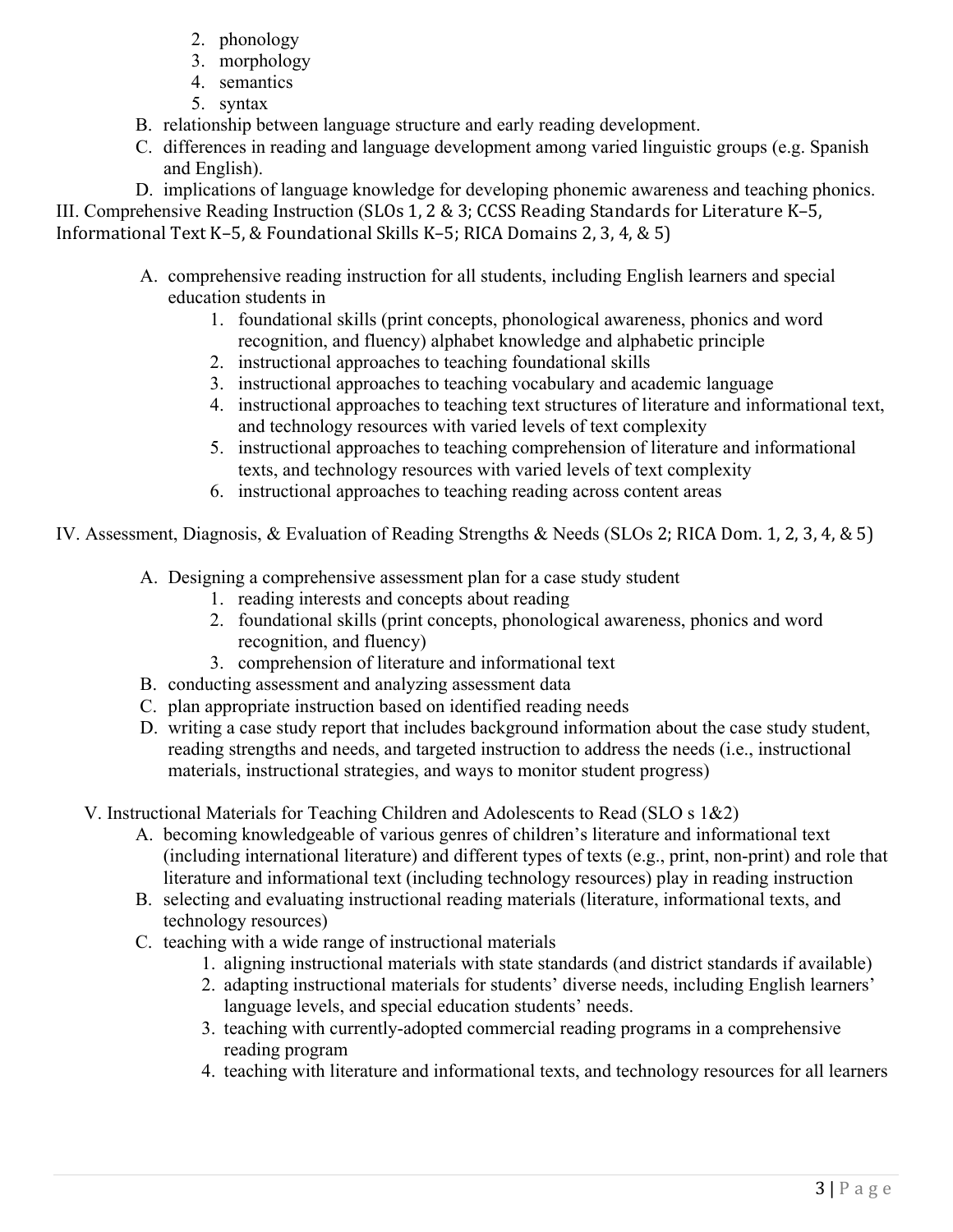Course Assignments Linked to SLOs

| <b>Assignment Description</b>                                                                                               | Linked to SLO    | % of Course Grade |
|-----------------------------------------------------------------------------------------------------------------------------|------------------|-------------------|
| <b>Response Journals or Quizzes</b>                                                                                         | $SLOs#1-4$       | 10%               |
| In each response journal, a teacher candidate responds to the                                                               |                  |                   |
| readings (textbooks and/or journal articles) to demonstrate his                                                             |                  |                   |
| or her understanding of the course content. Or a teacher                                                                    |                  |                   |
| candidate completes a quiz to demonstrate his or her                                                                        |                  |                   |
| understanding of course content.                                                                                            |                  |                   |
| <b>Case Study Assessment</b>                                                                                                | SLO <sub>2</sub> | 20%               |
| A teacher candidate conducts assessment with a case study                                                                   |                  |                   |
| student to measure a student's knowledge in alphabet, phonemic                                                              |                  |                   |
| awareness, concepts about print, phonics, fluency,                                                                          |                  |                   |
| comprehension, high frequency and sight word knowledge, and                                                                 |                  |                   |
| reading interests.                                                                                                          |                  |                   |
|                                                                                                                             | <b>SLO 1-4</b>   | 40%               |
| <b>Signature Assignment</b><br>Candidates will analyze and reflect on a reading                                             |                  |                   |
| comprehension lesson with an informational text that they                                                                   |                  |                   |
| have taught in a K-8 <sup>th</sup> grade classroom. The reflections                                                         |                  |                   |
| focus on: 1) the implementation and effectiveness of                                                                        |                  |                   |
| informal and formal assessment, and student self-                                                                           |                  |                   |
| assessment throughout the lesson; 2) the implementation                                                                     |                  |                   |
| and effectiveness of instructional strategies and materials;                                                                |                  |                   |
| 3) ways to engage and motivate students to achieve the                                                                      |                  |                   |
| lesson objective/learning goal and curricular standard;                                                                     |                  |                   |
| and 4) ongoing lesson modification and a specific plan to<br>improve the effectiveness of the lesson.                       |                  |                   |
|                                                                                                                             |                  |                   |
| Phonics or Phonemic Awareness/Vocabulary Lesson                                                                             | <b>SLOs</b> 1-4  | 10%               |
| A teacher candidate develops, teaches, and reflects on one                                                                  |                  |                   |
| explicit phonics lesson appropriate for beginning readers. The                                                              |                  |                   |
| lesson plan must include the following components: specific                                                                 |                  |                   |
| instructional objectives; orientation (e.g., engagement, teacher                                                            |                  |                   |
| demonstration); presentation (e.g., explicit instruction,                                                                   |                  |                   |
| modeling, pacing); structured practice (e.g., reinforcement,<br>questioning, feedback); guided practice (e.g., questioning, |                  |                   |
| feedback, corrections, peer-mediated instruction) independent                                                               |                  |                   |
| practice and application; independent practice (e.g.                                                                        |                  |                   |
| opportunities for students to show level of mastery); and                                                                   |                  |                   |
| differentiated instruction for Universal Access for ELLs and                                                                |                  |                   |
| special education students.                                                                                                 |                  |                   |
|                                                                                                                             | $SLOs1-4$        | 10%               |
| <b>Comprehension Lesson</b><br>A teacher candidate develops, teaches, and reflects on one                                   |                  |                   |
| comprehension lesson with literature. The lesson plan must                                                                  |                  |                   |
| include the following components (per RICA Content                                                                          |                  |                   |
| Specifications): specific instructional objectives; orientation                                                             |                  |                   |
| (e.g., engagement, teacher demonstration); presentation (e.g.,                                                              |                  |                   |
| explicit instruction, modeling, pacing); structured practice (e.g.,                                                         |                  |                   |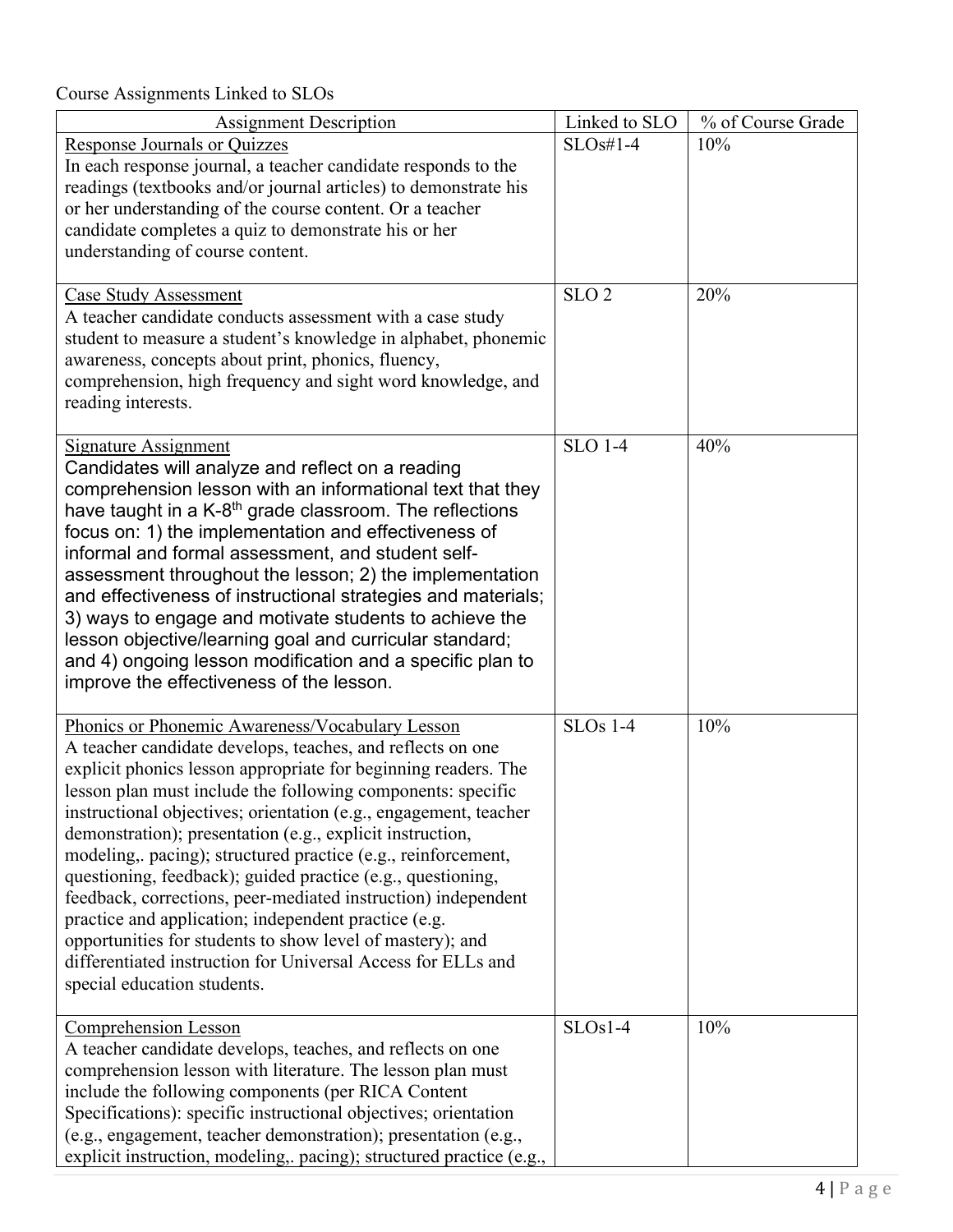| reinforcement, questioning, feedback); guided practice (e.g.,<br>questioning, feedback, corrections, peer-mediated instruction)<br>independent practice and application; independent practice (e.g.<br>opportunities for students to show level of mastery); and<br>differentiated instruction for Universal Access for ELLs and<br>special education students. |             |       |
|-----------------------------------------------------------------------------------------------------------------------------------------------------------------------------------------------------------------------------------------------------------------------------------------------------------------------------------------------------------------|-------------|-------|
| <b>Instructional Technology Observation</b><br>A teacher candidate observes and reflects on a classroom<br>teacher's use of technology to enhance reading instruction.                                                                                                                                                                                          | $SLO$ 1, 4  | $5\%$ |
| <b>Special Education Observation</b><br>A teacher candidate completes and reflects on an observation of<br>how a classroom teacher modifies reading instruction for the<br>inclusion of special education students or an observation of how<br>a special education teacher conducts reading instruction.                                                        | SLO 1, 3, 4 | $5\%$ |

### **Grading Scale-**

| $90-100\% = A$  | mastery of the relevant course standards.                        |
|-----------------|------------------------------------------------------------------|
| $80 - 89\% = B$ | above average proficiency of the relevant course standards.      |
| $70 - 79\% = C$ | satisfactory proficiency of the relevant course standards.       |
| $60-69\% = D$   | partial proficiency of the relevant course standards.            |
| <b>Below</b>    | $=$ F little or no proficiency of the relevant course standards. |
| 60%             |                                                                  |

### **Required Texts/Readings**

California State Dept of Education. (2007). *Reading/language arts framework for California public schools, K-12.* Sacramento, CA: Author. [\(http://www.cde.ca.gov/ci/rl/cf/index.asp\)](http://www.cde.ca.gov/ci/rl/cf/index.asp)

Common Core Standards www.**[corestandards](http://www.corestandards.org/)**.org

#### **Computer Access**

Two open access computer labs are available for current CSULB students. Both the Horn Center (located in lower campus) and the Spidell Technology Center (located in Library) are a great resource for students needing to use a computer. Visit the [Open Access Computing Facilities -](http://www.csulb.edu/library/guide/computing.html)

<http://www.csulb.edu/library/guide/computing.html> website for an extensive list of all available software installed in both computer labs.

### **BeachBoard Access**

To access this course on BeachBoard - <https://bbcsulb.desire2learn.com/> you will need access to the Internet and a supported Web browser (Firefox is the recommended browser). You log in to **BeachBoard** - <https://bbcsulb.desire2learn.com/> with your CSULB Campus ID and BeachID password. Bookmark this link for future use, or you can always access it by going to CSULB - [http://www.csulb.edu/'](http://www.csulb.edu/)s homepage and clicking on the BeachBoard link at the top of the page.

Once logged in to BeachBoard, you will see the course listed in the My Courses widget on the right; click on the title to enter the course.

### **Course Policies and Requirements**

### **Communication Policy**

Communication is best via email. Deborah.hamm@csulb.edu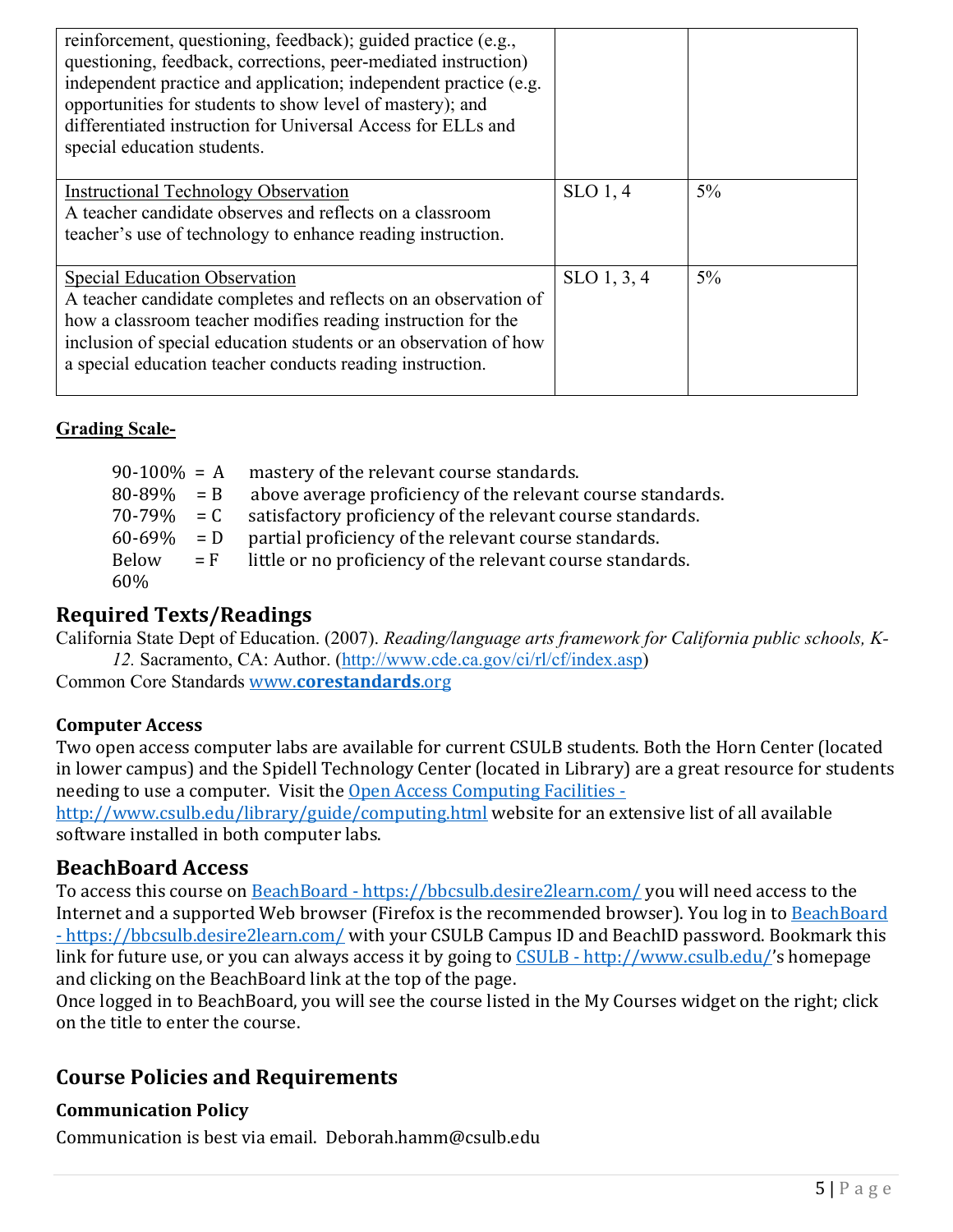### **Late work/Make-up policy**

Late work will be accepted with prior permission or will lose 10% of grade per class after due date.

### **Plagiarism/Academic Integrity Policy**

Work that you submit is assumed to be original unless your source material is documented appropriately, such as a Works Cited page. Using the ideas or words of another person, even a peer, or a web site, as if it were your own, is plagiarism. Students should read the section on

[http://www.csulb.edu/divisions/aa/catalog/current/academic\\_information/cheating\\_plagiarism.html.](http://www.csulb.edu/divisions/aa/catalog/current/academic_information/cheating_plagiarism.html)

#### **University Withdrawal Policy**

Class withdrawals during the final 3 weeks of instruction are not permitted except for a very serious and compelling reason such as accident or serious injury that is clearly beyond the student's control and the assignment of an Incomplete grade is inappropriate (see [Grades -](http://www.csulb.edu/depts/enrollment/student_academic_records/grading.html)

[http://www.csulb.edu/depts/enrollment/student\\_academic\\_records/grading.html\)](http://www.csulb.edu/depts/enrollment/student_academic_records/grading.html). Application for withdrawal from CSULB or from a class must be officially filed by the student with Enrollment Services whether the student has ever attended the class or not; otherwise, the student will receive a grade of "WU" (unauthorized withdrawal) in the course. Please refer to the [CSULB Course Catalog -](http://www.csulb.edu/divisions/aa/catalog/current/academic_regulations/withdrawal_policy.html)

[http://www.csulb.edu/divisions/aa/catalog/current/academic\\_regulations/withdrawal\\_policy.html](http://www.csulb.edu/divisions/aa/catalog/current/academic_regulations/withdrawal_policy.html) to get familiar with the policy.

#### **Attendance Policy**

[Students are expected to attend classes regularly. Please refer to and get familiar with the](http://www.csulb.edu/divisions/aa/catalog/current/academic_information/class_attendance.html) CSULB Attendance Policy -

[http://www.csulb.edu/divisions/aa/catalog/current/academic\\_information/class\\_attendance.html](http://www.csulb.edu/divisions/aa/catalog/current/academic_information/class_attendance.html) 

#### **Technical Assistance**

If you need technical assistance at any time during the course or need to report a problem with BeachBoard, please contact the Technology Help Desk using thei[r online form](http://www.csulb.edu/divisions/aa/academic_technology/thd/contact/)  [http://www.csulb.edu/divisions/aa/academic\\_technology/thd/contact/](http://www.csulb.edu/divisions/aa/academic_technology/thd/contact/) or by phone at (562) 985-4959 or visit them on campus in the Academic Service (AS) building, room 120.

### *Statement Regarding Students with Disabilities* **Inform me of Any Accommodations Needed**

*Students with a disability or medical restriction who are requesting a classroom or academic accommodation should contact the Bob Murphy Access Center (BMAC) located in the Student Success Center, #110, or by phone at 562-985-5401 or via email at BMAC@csulb.edu. The BMAC will work with the student to identify a reasonable accommodation in partnership with appropriate academic offices and medical providers. We encourage students to reach out to BMAC as soon as possible. It is the student's responsibility to notify the instructor in advance of the need for accommodation related to a university-verified disability*.

### *Statement Regarding Campus Programs and Services*

Please click on <http://web.csulb.edu/divisions/students/programs.html> for a list of general student supports offered by the Division of Student Affairs.

### **Selected Bibliography**

- Afflerbach, P. (2012). *Understanding and using reading assessment, K-12* (2nd ed.). Newark, DE: International Reading Association.
- Al-Hazza, T. C. & Bucher, K. T. (2008). Building Arab Americans' cultural identity and acceptance with children's literature. *The Reading Teacher*, *62*, 210-219.
- Allington, R. L. (2009). *What really matters in response to intervention: Research-based designs*. New York: Pearson.
- Altieri, J. L. (2014). *Powerful content connections: Nurturing readers, writers, and thinkers in grades K-3*. Newark, DE: International Reading Association.
- Boyd-Batstone, P. (2013). *Helping English language learners meet the common core: Assessment and instructional strategies K-12*. New York: Routledge.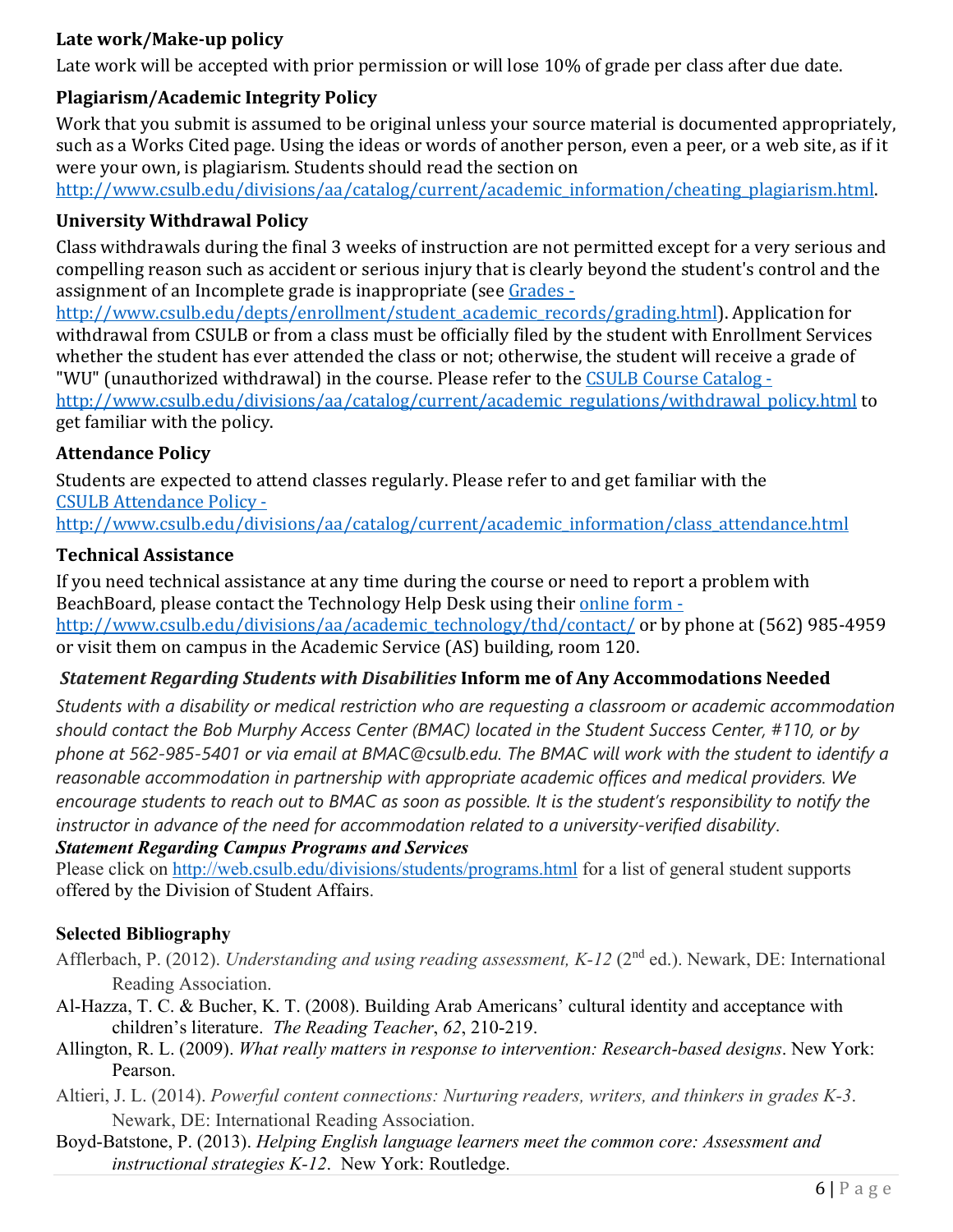*Common Core State Standards: English Language Arts and Literacy in History/Social Studies, Science, and Technical Subjects* (modified March, 2013)

(http://www.cde.ca.gov/be/st/ss/documents/finalelaccssstandards.pdf)

- Cooter, R. B. Jr., Flynt, E. S., & Cooter, K. S. (2007). *Comprehensive reading inventory: Measuring reading development in regular and special education classrooms.* Upper Saddle River, NJ: Prentice Hall.
- Cox, B. J. (2008) *100 activities for developing fluent readers: Patterns and applications for word recognition, fluency, and comprehension* (2<sup>nd</sup>.ed.). New York: Pearson.
- Cox, C., & Boyd-Batstone, P. (2009). Engaging English learners: Exploring literature, developing literacy and differentiated instruction. New York: Pearson.
- Cunningham, P. (2013). *Phonics they use: Words for reading and writing* (6th ed.). New York: Pearson.
- Echevarria, J., Vogt, M. E., & Short, D. (2012). *Making content comprehensible for English language learners: The SIOP model* (4<sup>th</sup> ed.) New York: Pearson.
- Fisher, D., Frey, N., & Lapp, D. (2012). *Text complexity: Raising rigor in reading*. Newark, DE: IRA
- Graves, M. F., August, D., & Mancilla-Martinez, J. (2013). *Teaching vocabulary to English language learners*. Newark, DE: International Reading Association.
- Graves, M. F., Juel, C., Graves, B. B., & Dewitz, P. F. (2010). *Teaching reading in the 21st century* (5th ed.). New York: Pearson.
- Gunning, T. G. (2012). *Creating literacy instruction for all students in Grades 4-8* (3<sup>rd</sup> ed.). New York: Pearson.
- Gunning, T. G. (2013). *Creating literacy instruction for all students* (8th ed.). New York: Pearson.
- International Reading Association. (1997). *The role of phonics in reading instruction: A position statement of the International Reading Association.* Newark, DE: Author.
- International Reading Association. (2000). *Excellent reading teachers: A position statement of the International Reading Association.* Newark, DE: Author.
- International Reading Association. (2001). *Second-language literacy instruction: A position statement of the International Reading Association.* Newark, DE: Author.
- International Reading Association. (2002). *What is evidence-based reading instruction: A position statement of the International Reading Association.* Newark, DE: Author.
- International Reading Association. (2006). *High-stakes assessments in reading: A position statement of the International Reading Association*. Newark, DE: Author.

International Reading Association. (2009). New literacies and 21st-century technologies: *A position statement of the International Reading Association*. Newark, DE: Author.

- Johns, J. L, & Berglund, R. L. (2010). *Fluency: Differentiated interventions and progress-monitoring assessments* (4<sup>th</sup> ed.). Newark, DE: International Reading Association.
- Johnston, P. H. (Ed.). (2010). *RTI in literacy—responsive and comprehensive*. Newark, DE: International Reading Association.
- Kamil, M. L., Pearson, P. D., Moje, E. B., & Afflerbach, P. P. (Eds.). (2011). *Handbook of reading research* (Vol. IV). Newark, DE: International Reading Association.
- Kucan, L., & Palincsar, A. S. (2013). *Comprehension instruction through text-based discussion*. Newark, DE: International Reading Association.
- Lewis, T., & Ramos, E. (2009). Collaborating with "Hard-to-Reach" parents in an ELL population: One teacher's exploration. In J. Coppola, & E.V. Primas (Eds.), *One classroom, many learners* (pp. 207-226). Newark, DE: International Reading Association.
- Lipson, M. J., & Wixson, K. K. (Eds.). (2010). *Successful approaches to RTI: Collaborative practices for improving K-12 literacy*. Newark, DE: International Reading Association.
- Louie, B. Y. (2006). Guiding principles for teaching multicultural literature. *The Reading Teacher*, 59(5), 438- 448.
- McLaughlin, M. (2012). *Guided comprehension for English learners*. Newark, DE: International Reading Association.

National Reading Panel. (2000). *Teaching children to read: An evidence-based assessment of the scientific*